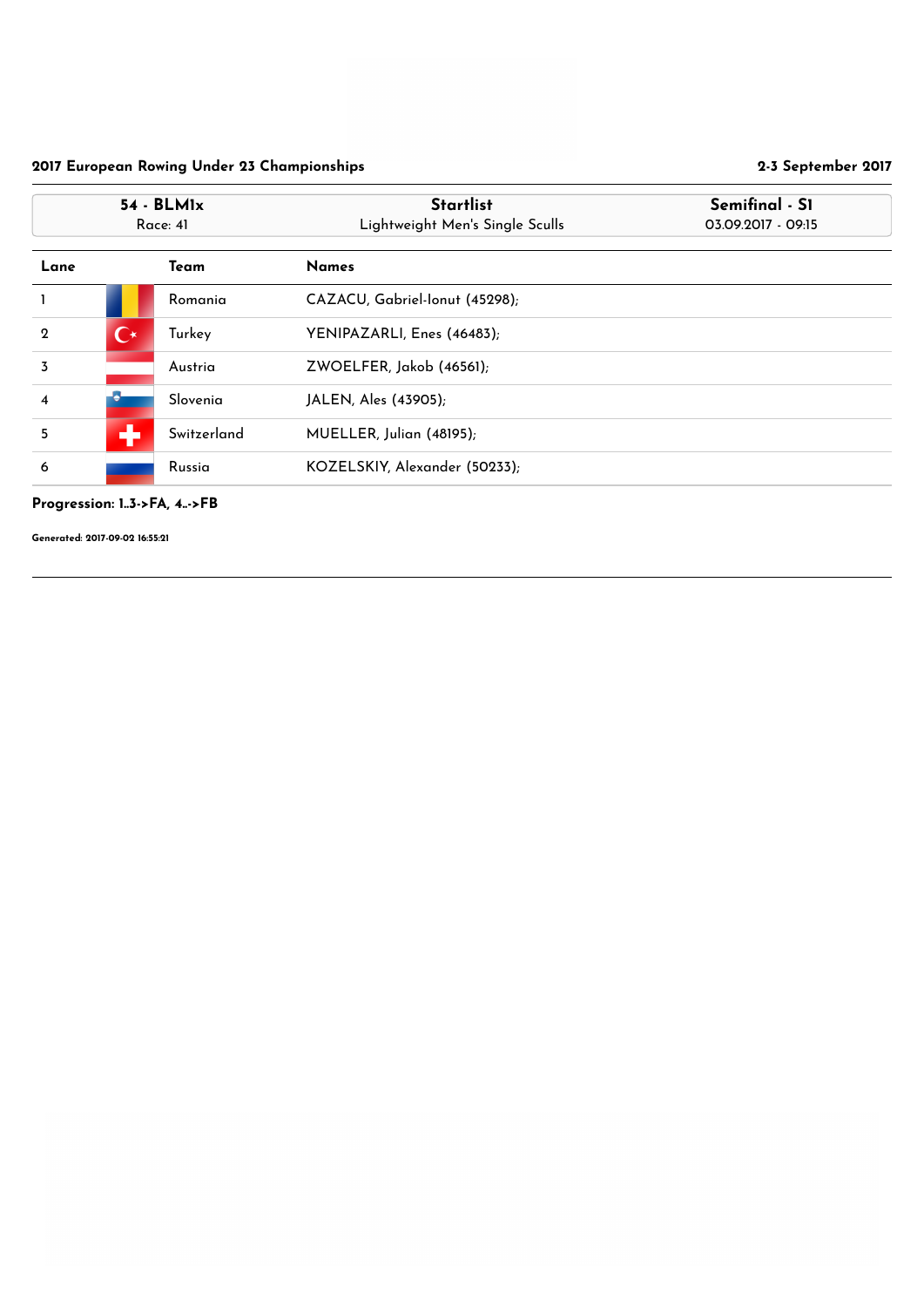## Progression: 1..3->FA, 4..->FB

|                  | $54 - BLM1x$<br><b>Race: 42</b> |                | <b>Startlist</b><br>Lightweight Men's Single Sculls | Semifinal - S2<br>03.09.2017 - 09:20 |
|------------------|---------------------------------|----------------|-----------------------------------------------------|--------------------------------------|
| Lane             |                                 | Team           | <b>Names</b>                                        |                                      |
|                  |                                 | Ireland        | <b>GOFF, ANDREW (48184);</b>                        |                                      |
| $\boldsymbol{2}$ |                                 | Denmark        | PETERSEN, Mads (43322);                             |                                      |
| $\overline{3}$   |                                 | Czech Republic | CINCIBUCH, Jan (46586);                             |                                      |
| 4                |                                 | <b>Belarus</b> | PASHKEVICH, Aliaksandr (48077);                     |                                      |
| 5                |                                 | Sweden         | NILSSON, Filip (43392);                             |                                      |
| 6                |                                 | Poland         | PACZKOWSKI, Dariusz (50229);                        |                                      |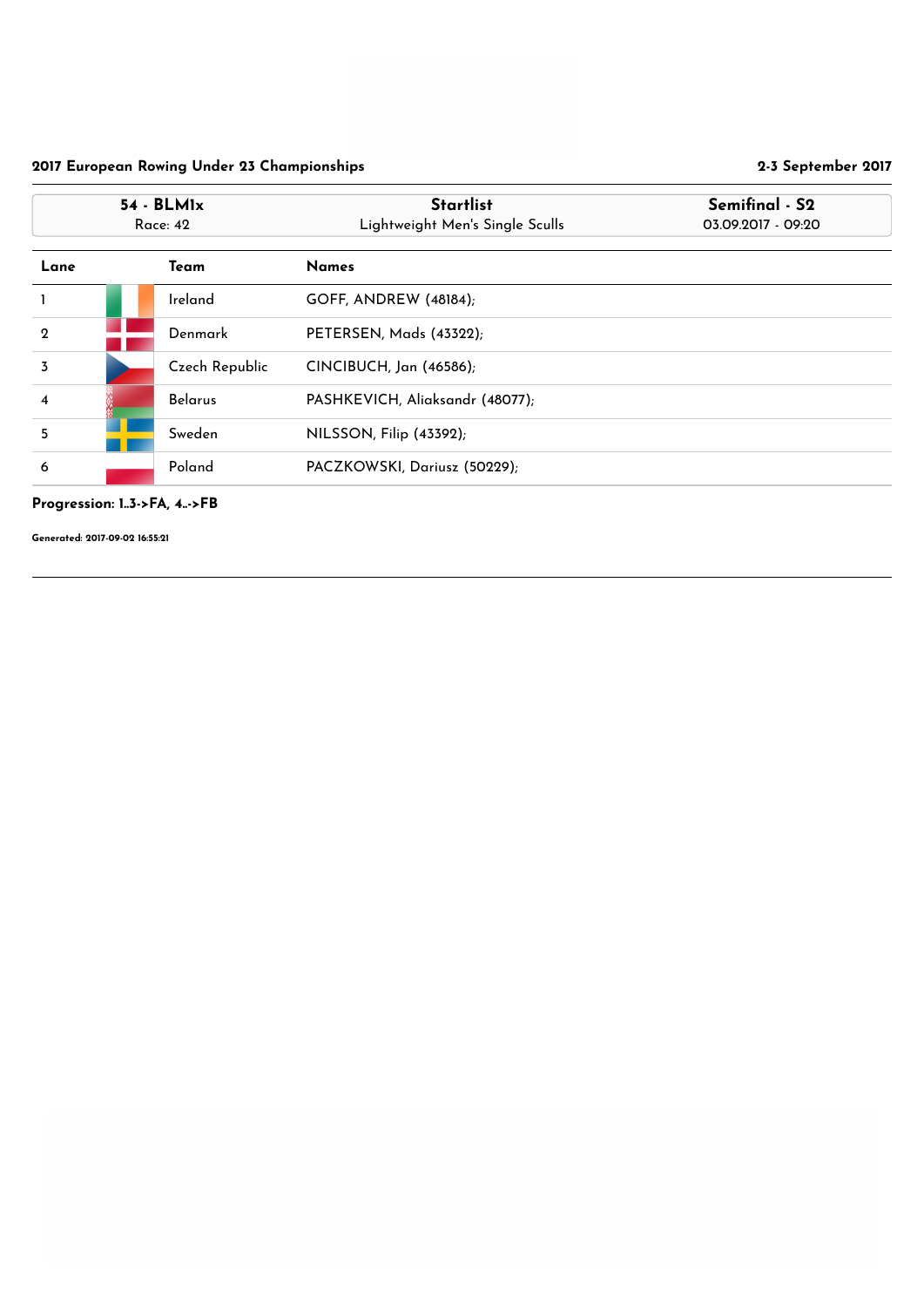## Progression: 1..3->FA, 4..->FB

|                  | 59 - BM1x<br><b>Race: 43</b> |                 | <b>Startlist</b><br>Men's Single Sculls | Semifinal - S1<br>03.09.2017 - 09:25 |
|------------------|------------------------------|-----------------|-----------------------------------------|--------------------------------------|
| Lane             |                              | Team            | <b>Names</b>                            |                                      |
|                  |                              | Hungary         | SZEGEDI, Tamas (46888);                 |                                      |
| $\mathbf{2}$     | ÷                            | Switzerland     | HABERTHUER, Niklaus (49661);            |                                      |
| $\overline{3}$   |                              | Romania         | ENACHE, Marian-Florian (42870);         |                                      |
| $\boldsymbol{4}$ |                              | <b>Bulgaria</b> | <b>YOTOV, Boris (41535);</b>            |                                      |
| 5                |                              | Austria         | <b>REIM, Lukas (47755);</b>             |                                      |
| 6                |                              | Finland         | JOUSIMO, Joonas (46630);                |                                      |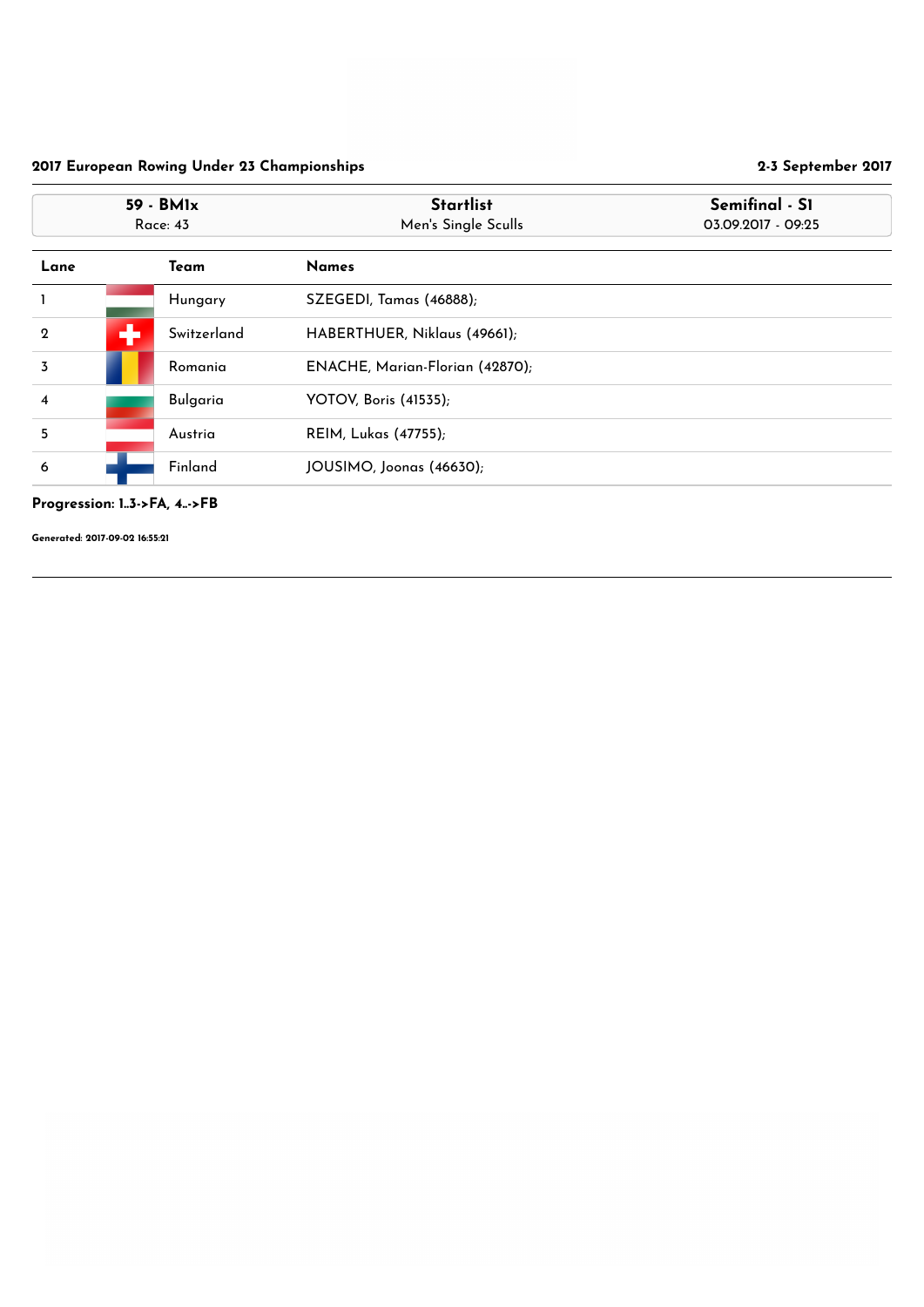## Progression: 1..3->FA, 4..->FB

|                         | 59 - BMIx<br>Race: 44 |                | <b>Startlist</b><br>Men's Single Sculls | Semifinal - S2<br>03.09.2017 - 09:30 |
|-------------------------|-----------------------|----------------|-----------------------------------------|--------------------------------------|
| Lane                    |                       | Team           | <b>Names</b>                            |                                      |
|                         |                       | Germany        | ZEIDLER, Oliver (50151);                |                                      |
| $\boldsymbol{2}$        |                       | <b>Belarus</b> | MAZIARKIN, Yahor (44595);               |                                      |
| $\overline{3}$          |                       | Ukraine        | YURCHENKO, Pavlo (44797);               |                                      |
| $\overline{\mathbf{4}}$ |                       | Lithuania      | KELMELIS, Armandas (44868);             |                                      |
| 5                       |                       | Denmark        | LARSEN, Nick (43327);                   |                                      |
| 6                       | W                     | Serbia         | SLAVNIC, Dusan (45721);                 |                                      |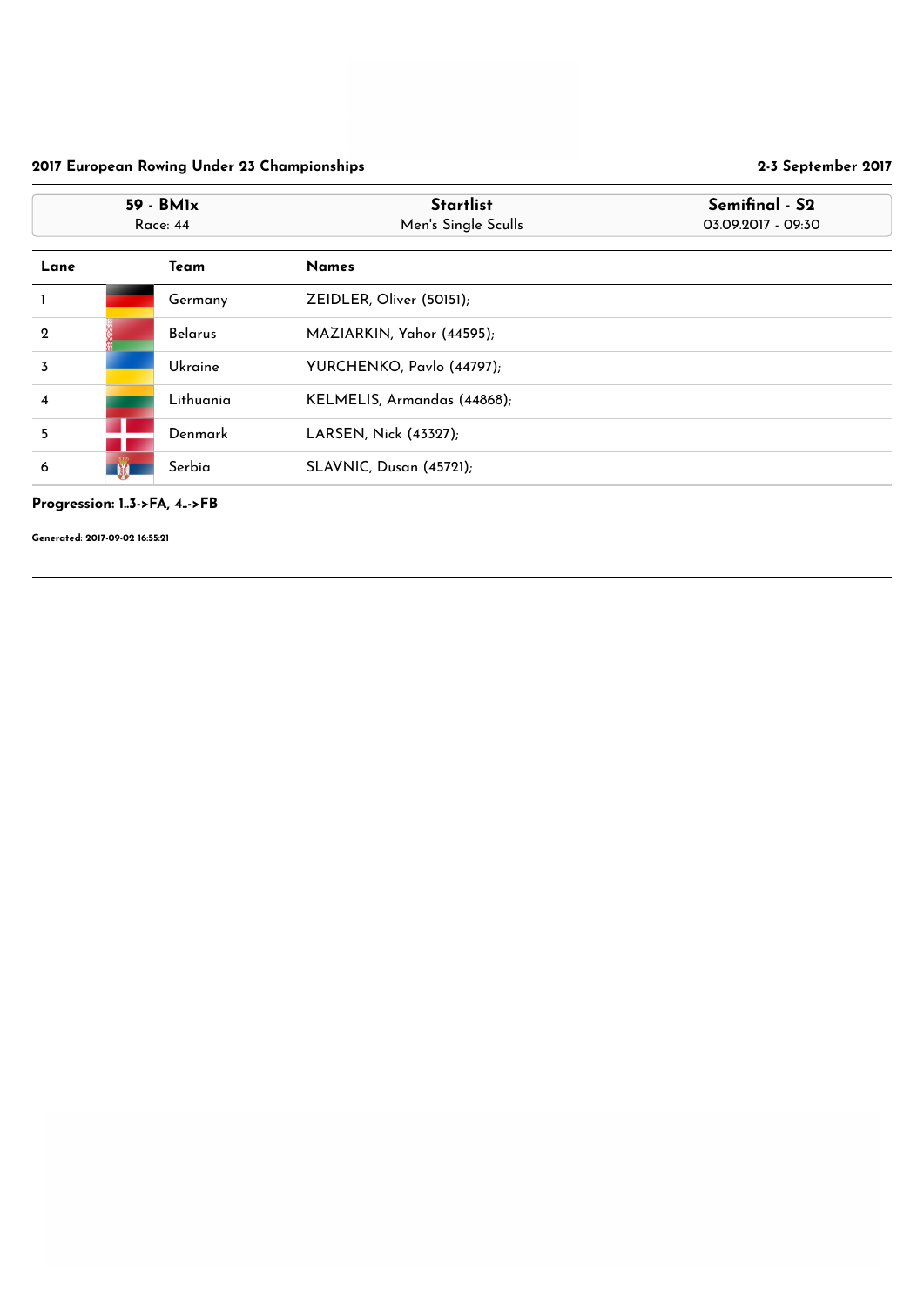| $54 - BLM1x$<br><b>Race: 45</b> |   |               | <b>Startlist</b><br>Lightweight Men's Single Sculls | Final - FC<br>03.09.2017 - 09:35 |  |
|---------------------------------|---|---------------|-----------------------------------------------------|----------------------------------|--|
| Lane                            |   | Team          | <b>Names</b>                                        |                                  |  |
|                                 | ✿ | <b>Israel</b> | SIEBZEHNER, Yoav (50148);                           |                                  |  |
| $\overline{4}$                  |   | Estonia       | NOPS, Andres (46880);                               |                                  |  |
| Progression:                    |   |               |                                                     |                                  |  |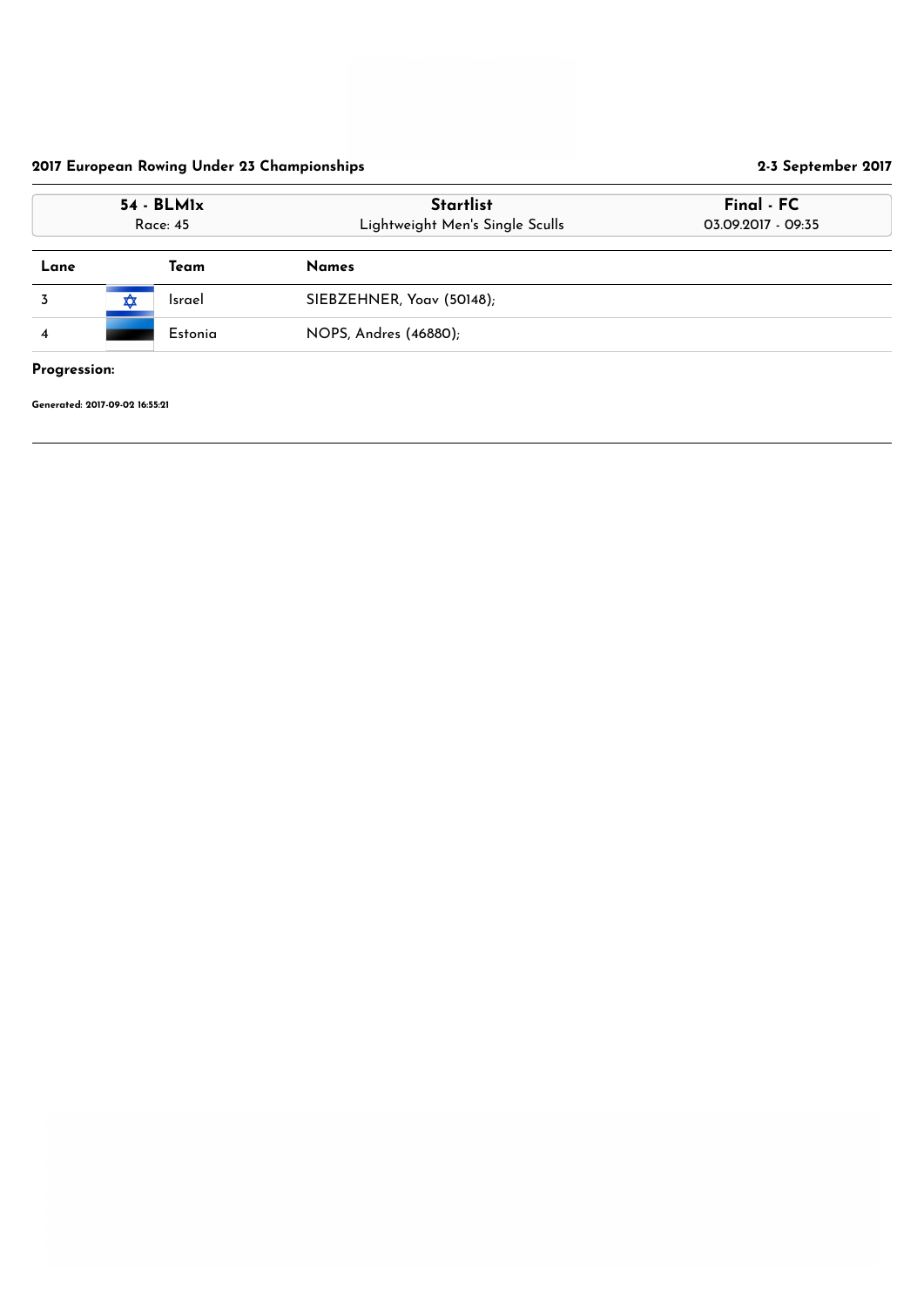## Progression:

| 59 - BM1x<br><b>Race: 46</b> |          |               | <b>Startlist</b><br>Men's Single Sculls | Final - FC<br>03.09.2017 - 09:40 |
|------------------------------|----------|---------------|-----------------------------------------|----------------------------------|
| Lane                         |          | Team          | <b>Names</b>                            |                                  |
| $\mathbf 2$                  |          | Latvia        | EZERNIEKS, Edvards (44762);             |                                  |
| 3                            |          | Russia        | DEMCHENKO, Nikita (50232);              |                                  |
| $\overline{\mathbf{4}}$      |          | Norway        | STEINNES, Martin (48002);               |                                  |
| 5                            | 喇        | Moldova       | PERENDISLI, Maxim (43609);              |                                  |
| 6                            | <b>∡</b> | <b>Israel</b> | SHANZER, Omri (47586);                  |                                  |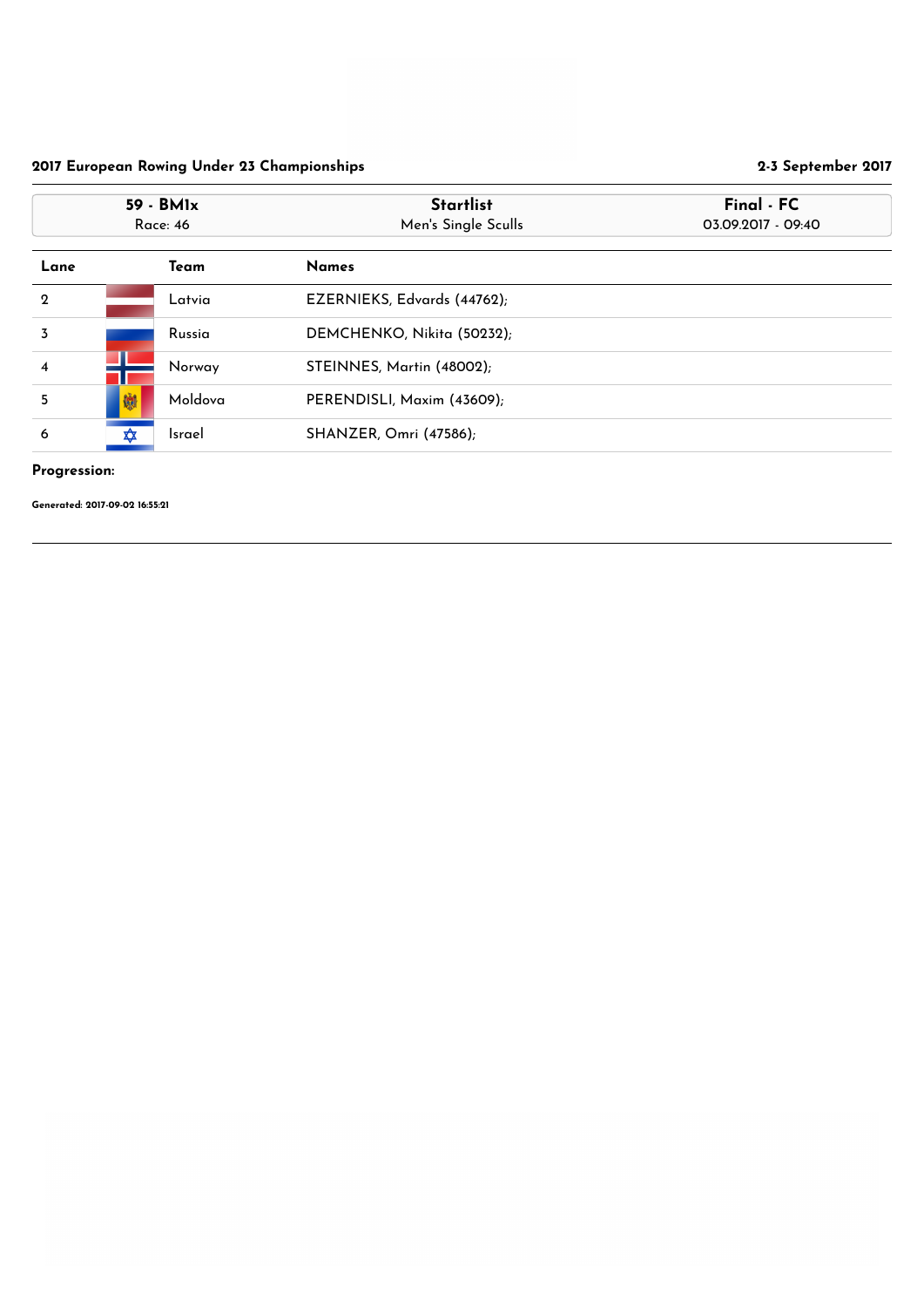## Progression:

| 53 - BLW1x<br><b>Race: 47</b> |   |                | <b>Startlist</b><br>Lightweight Women's Single Sculls | Final - FB<br>03.09.2017 - 09:45 |
|-------------------------------|---|----------------|-------------------------------------------------------|----------------------------------|
| Lane                          |   | Team           | <b>Names</b>                                          |                                  |
| $\overline{2}$                | 喇 | Moldova        | AFANASIEVA, Anna (48105);                             |                                  |
| 3                             |   | Russia         | SMOLENSKAYA, Polina (49810);                          |                                  |
| $\overline{\mathbf{4}}$       | 0 | Portugal       | OLIVEIRA, Ines (47727);                               |                                  |
| 5                             |   | Czech Republic | NEUHORTOVA, Kristyna (48973);                         |                                  |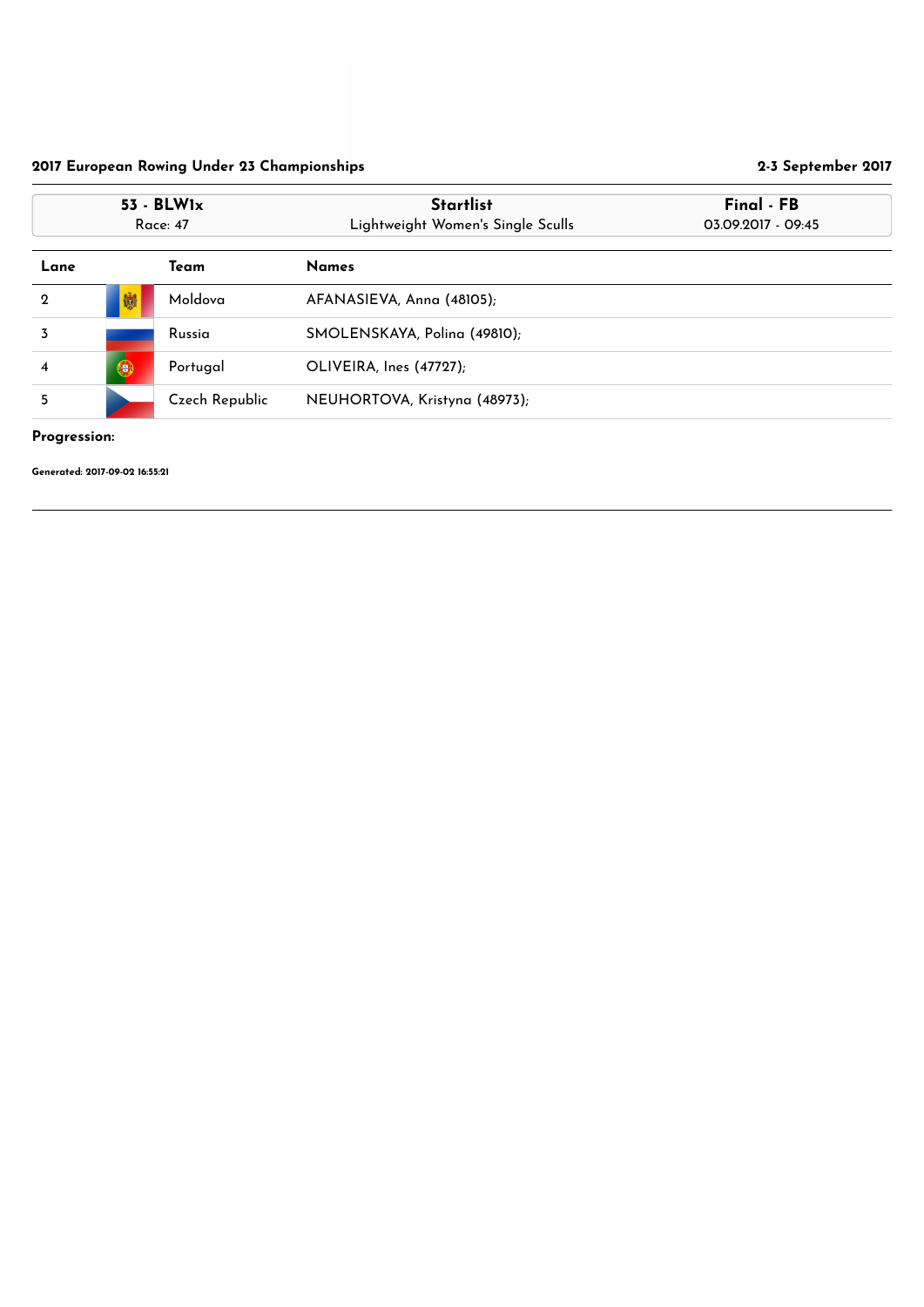## Progression:

|                         | 58 - BW1x<br><b>Race: 48</b> |                | <b>Startlist</b><br>Women's Single Sculls | Final - FB<br>03.09.2017 - 09:50 |
|-------------------------|------------------------------|----------------|-------------------------------------------|----------------------------------|
| Lane                    |                              | Team           | <b>Names</b>                              |                                  |
|                         |                              | Poland         | LEMANCZYK, Krystyna (44235);              |                                  |
| $\overline{2}$          |                              | <b>Belarus</b> | UHOLNIK, Aliaksandra (44576);             |                                  |
| $\overline{3}$          |                              | Estonia        | BORODATSOVA, Uljana (50221);              |                                  |
| $\overline{\mathbf{4}}$ |                              | Germany        | <b>BOHN, Alicia (45251);</b>              |                                  |
| 5                       |                              | Slovenia       | MIKLAVCIC, Valentina (46656);             |                                  |
| 6                       | 喇                            | Moldova        | CONTEVICENCO, Tatiana (46348);            |                                  |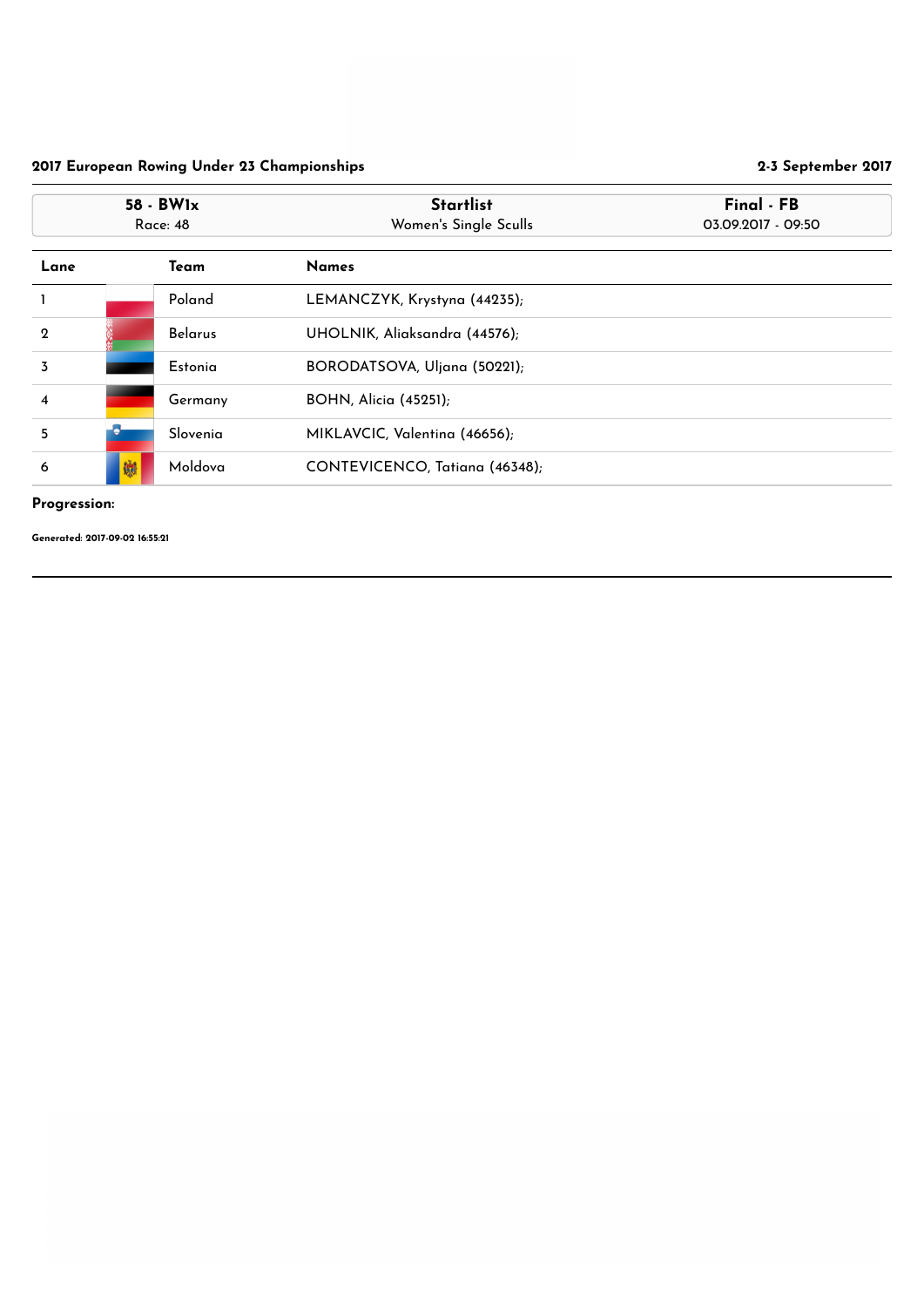| $62 - BW2x$<br><b>Race: 49</b> |         | <b>Startlist</b><br>Final - FB<br>Women's Double Sculls<br>03.09.2017 - 09:55 |  |
|--------------------------------|---------|-------------------------------------------------------------------------------|--|
| Lane                           | Team    | <b>Names</b>                                                                  |  |
|                                | Denmark | HANSEN, Luise Lund (50216); JERSILD, Emilie (47984);                          |  |
| Austria<br>$\overline{4}$      |         | REIMANN, Sarah (49694); KRANZLMUELLER, Miriam (47732);                        |  |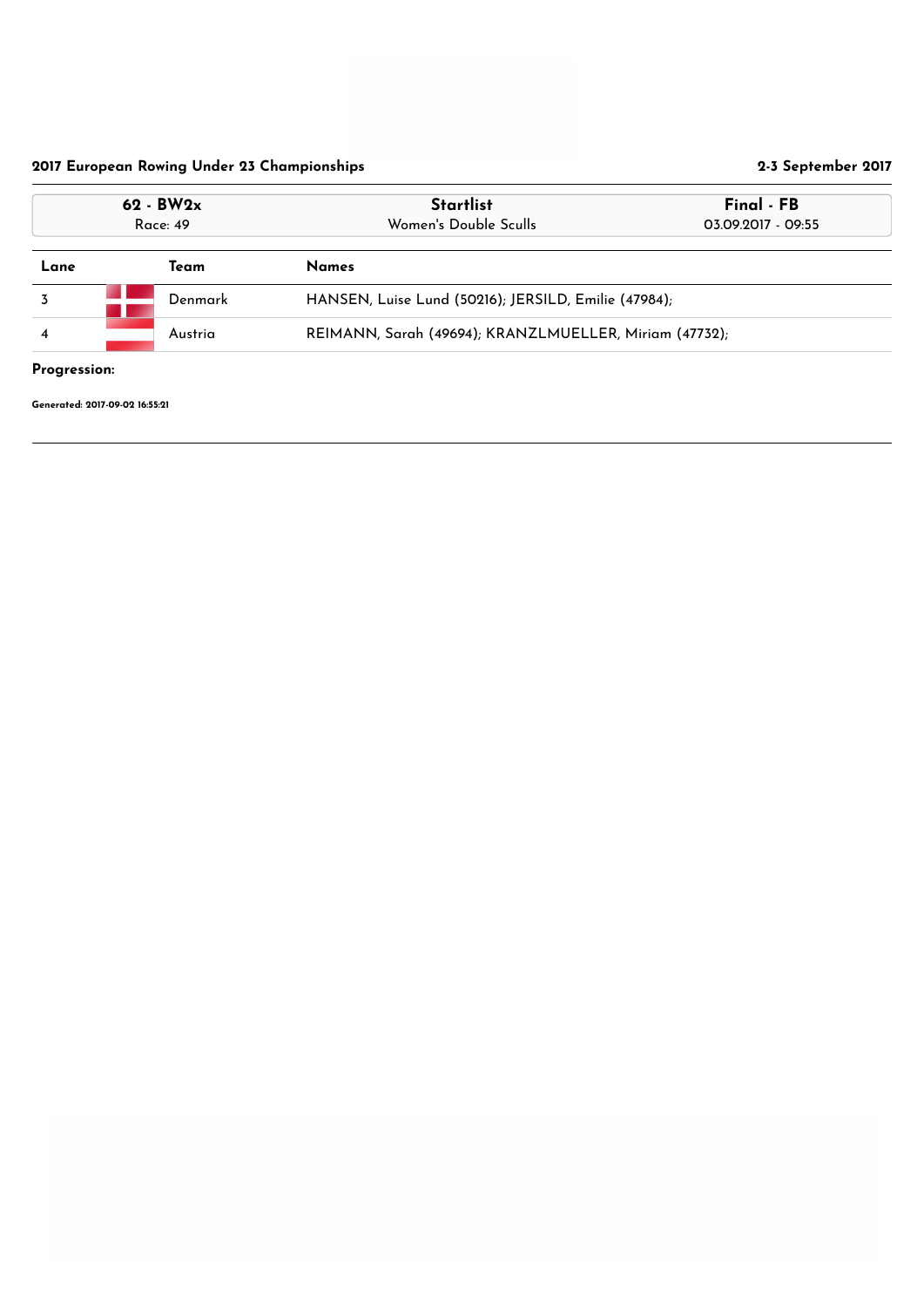| $63 - BM2x$<br><b>Race: 50</b>                                                     |      | <b>Startlist</b><br>Men's Double Sculls | Final - FB<br>03.09.2017 - 10:00 |  |
|------------------------------------------------------------------------------------|------|-----------------------------------------|----------------------------------|--|
| Lane                                                                               | Team | <b>Names</b>                            |                                  |  |
| WIESINGER, Leopold (48837); BACHMAIR, Bruno (45521);<br>Austria                    |      |                                         |                                  |  |
| GRIMMER, Lasse (47907); NOWITZKI, Konstantin (47899);<br>Germany<br>$\overline{4}$ |      |                                         |                                  |  |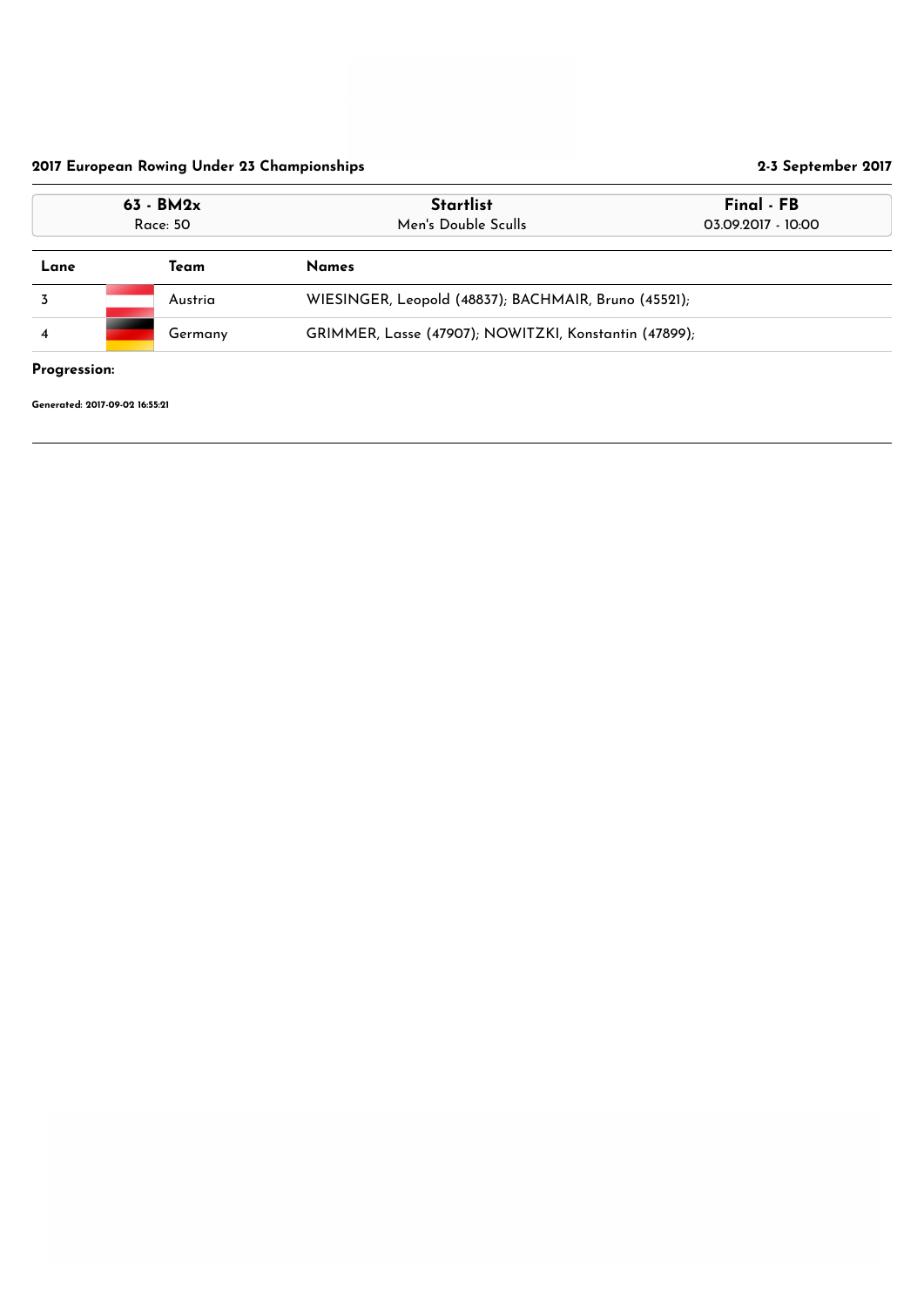## Progression:

| $66 - BLM2x$<br>Race: 51 | <b>Startlist</b><br>Lightweight Men's Double     | Final - FB<br>03.09.2017 - 10:05                 |  |
|--------------------------|--------------------------------------------------|--------------------------------------------------|--|
| Team                     | <b>Names</b>                                     |                                                  |  |
| Norway                   |                                                  |                                                  |  |
| Germany                  | DRENKER, Darius (50200); KRAUSE, Nils (50201);   |                                                  |  |
| Austria                  | SUCHAK, Iurii (45906); SINZINGER, Lukas (48152); |                                                  |  |
|                          |                                                  | AAMODT, Truls (50218); GREPPERUD, Audun (50219); |  |